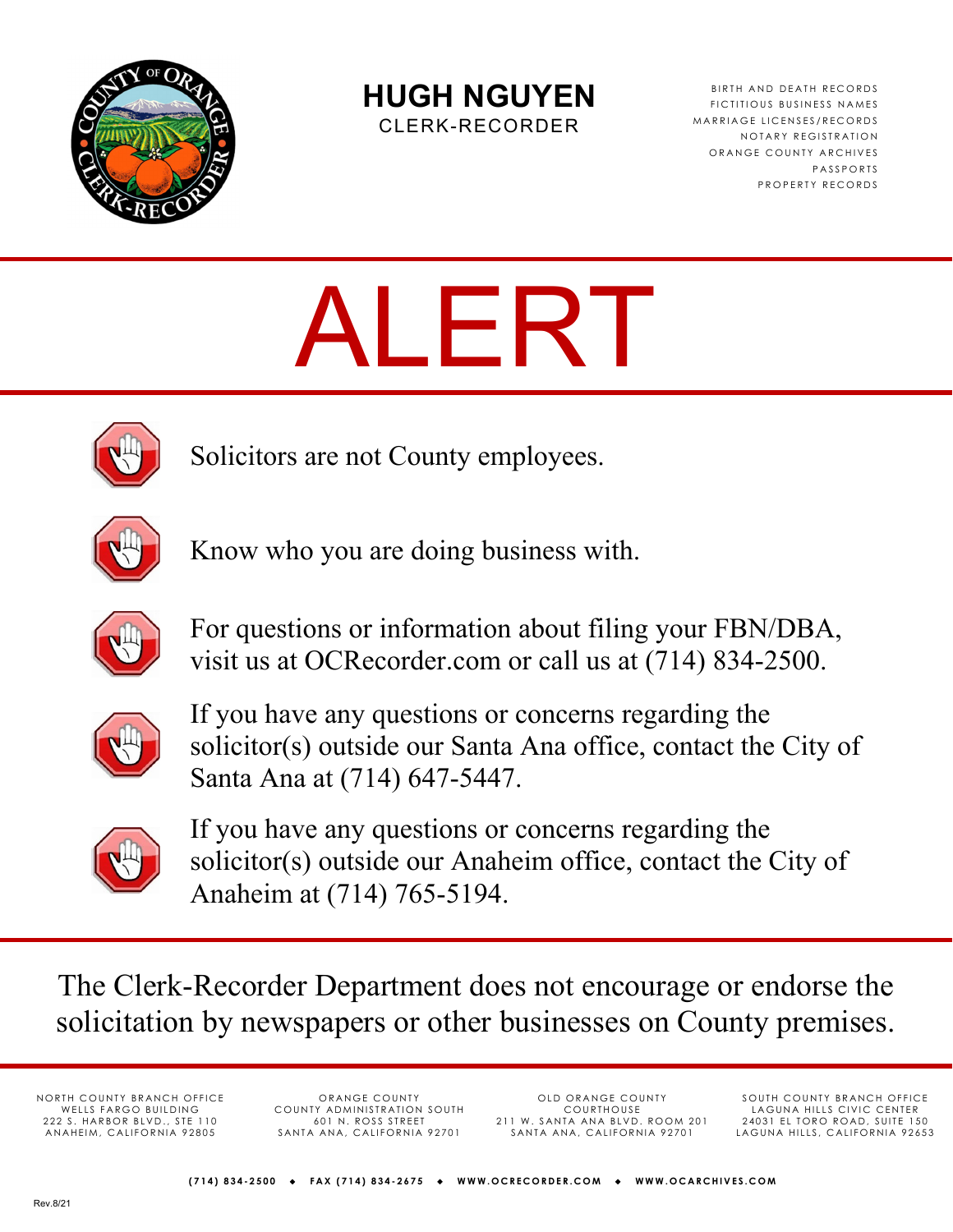## **Adjudicated Newspapers in Orange County**

#### **NOTE: This list is provided as a public service to those who are required to cause publication to their Fictitious Business Statement. No representation is made as to the validity of the newspaper.**

**The County of Orange neither endorses nor recommends any publication service. For a complete list of all Adjudicated Newspapers in Orange County please visit this link:** http://www.occourts.org/forms/local/l1116.pdf

- Buena Park/Anaheim Independent Cypress Event Independent Event Newspapers<br>Phone: (714) 952-8505 <br>Address: 5119 Ball Rd., Cypress, CA 90630 Address: 5119 Ball Rd., Cypress, CA 90630
- Coto de Caza News Ladera Ranch News Mission Viejo News Newport News San Clemente News Phone: (949) 589-2333 Address: ñîìXÀv]-W]}U·ïî^-vouvšUõîòóð
- Huntington Harbour Sun Journal Seal Beach Sun Ph: (562) 430-7555 Address: 216 Main St., Seal Beach, CA 90740
- Huntington Voice Irvine Oracle Orange Voice Santa Ana Voice Yorba Linda Voice<br>
Ph: (562) 438-5641 Address: 3010 E. Anaheim St., Long Beach, CA 908 Address: 3010 E. Anaheim St., Long Beach, CA 90804
- News Enterprise Orange County News Westminster Journal Ph: (714) 894-2575 Address: 7441 Garden Grove Blvd., #G, Garden Grove, CA 92841
- Nguoi Viet Daily News, Inc Ph: (714) 892-9414 Address: 14771 Moran St., Westminster, CA 92683
- Orange County Business Journal
- Orange County Register<br>Ph: (714) 796-2209
- Orange County Reporter<br>Ph: (714) 543-2027
- Westminster Herald
- 
- Ph: (949) 833-8373 Address: 18500 Von Karman Ave., #150, Irvine, CA 92612
	- Address: 2190 S. Towne Centre Pl., #100, Anaheim, CA 92806
		- Address: 600 W. Santa Ana Blvd., #205, Santa Ana, CA 92701
- Ph: (714) 893-4501 Address: 5789 Westminster Blvd., Westminster, CA 92683

#### **Please take into consideration that publication rates vary between each newspaper and take appropriate measures to ensure you are provided the best rate.**

**New statements, changed statements, withdrawals and abandonments shall be published in an adjudicated paper within 30 days of filing Pursuant to Business and Professions Code 17920. The transcript of which can be found on the reverse side of this listing.**

**Not all newspapers remit the proof of publication to us on your behalf. It is your responsibility to verify their procedures and to provide the original proof of publication to us pursuant to Business and Professions Codes 17917 & 17924. The transcripts of which can be found on the reverse side of this listing.**